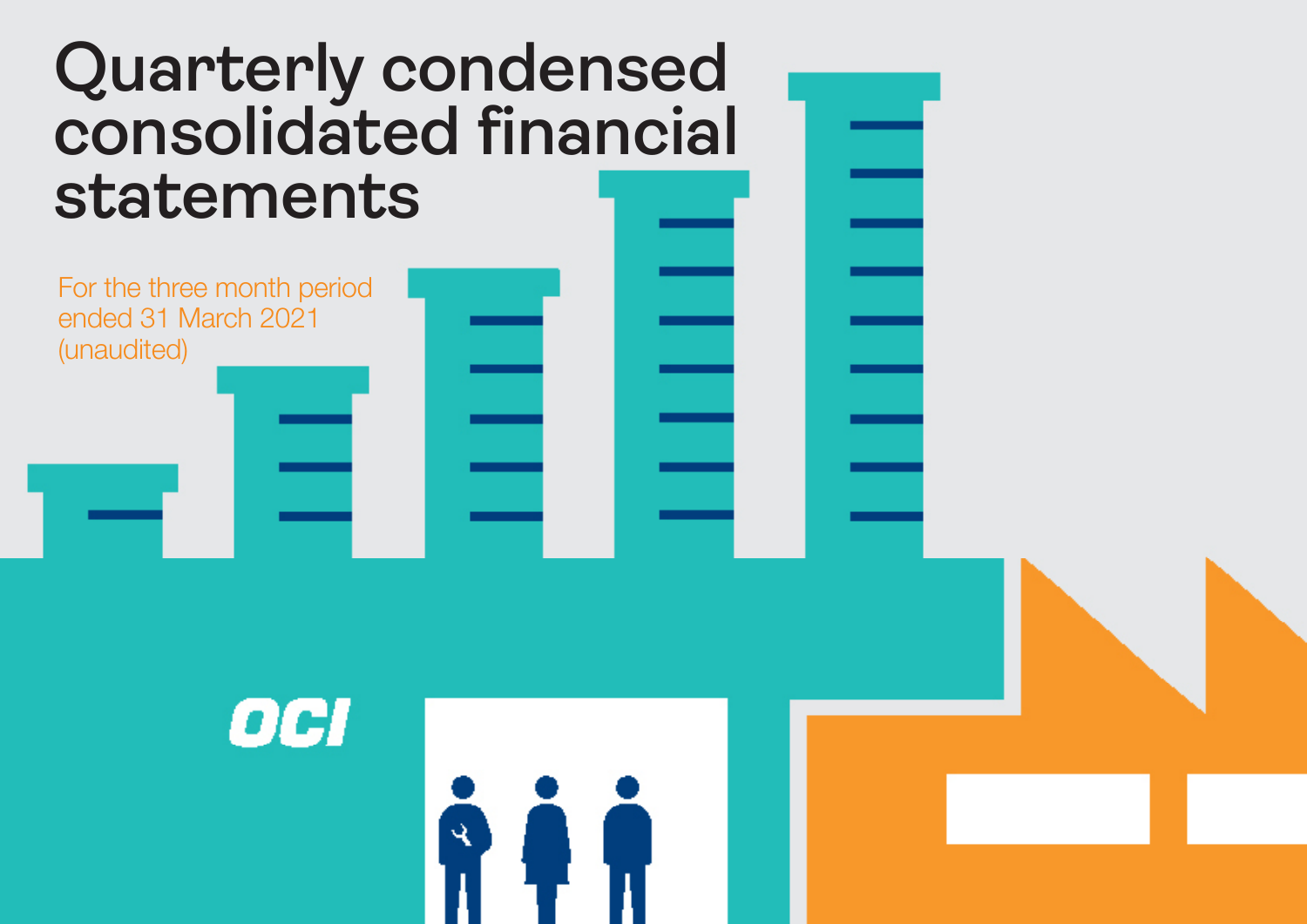### CONSOLIDATED STATEMENT OF FINANCIAL POSITION AS AT

| \$ millions                                                       | <b>Note</b> | 31 March<br>2021 | 31 December<br>2020 |
|-------------------------------------------------------------------|-------------|------------------|---------------------|
|                                                                   |             |                  |                     |
| <b>Assets</b>                                                     |             |                  |                     |
| Non-current assets                                                |             |                  |                     |
| Property, plant and equipment                                     |             | 6,090.5          | 6,244.3             |
| Right-of-use assets                                               |             | 267.8            | 279.4               |
| Goodwill and other intangible assets                              | (8)         | 485.7            | 486.5               |
| Trade and other receivables                                       |             | 2.9              | 3.5                 |
| Equity-accounted investees                                        |             | 468.8            | 468.7               |
| Financial assets at fair value through other comprehensive income |             | 28.9             | 30.0                |
| Deferred tax assets                                               |             | 0.7              | 0.8                 |
| <b>Total non-current assets</b>                                   |             | 7,345.3          | 7,513.2             |
| <b>Current assets</b>                                             |             |                  |                     |
| Inventories                                                       |             | 286.3            | 293.8               |
| Trade and other receivables                                       |             | 717.7            | 600.9               |
| Income tax receivables                                            |             | 19.3             | 2.8                 |
| Cash and cash equivalents                                         |             | 770.1            | 686.3               |
| <b>Total current assets</b>                                       |             | 1,793.4          | 1,583.8             |
| <b>Total assets</b>                                               |             | 9,138.7          | 9,097.0             |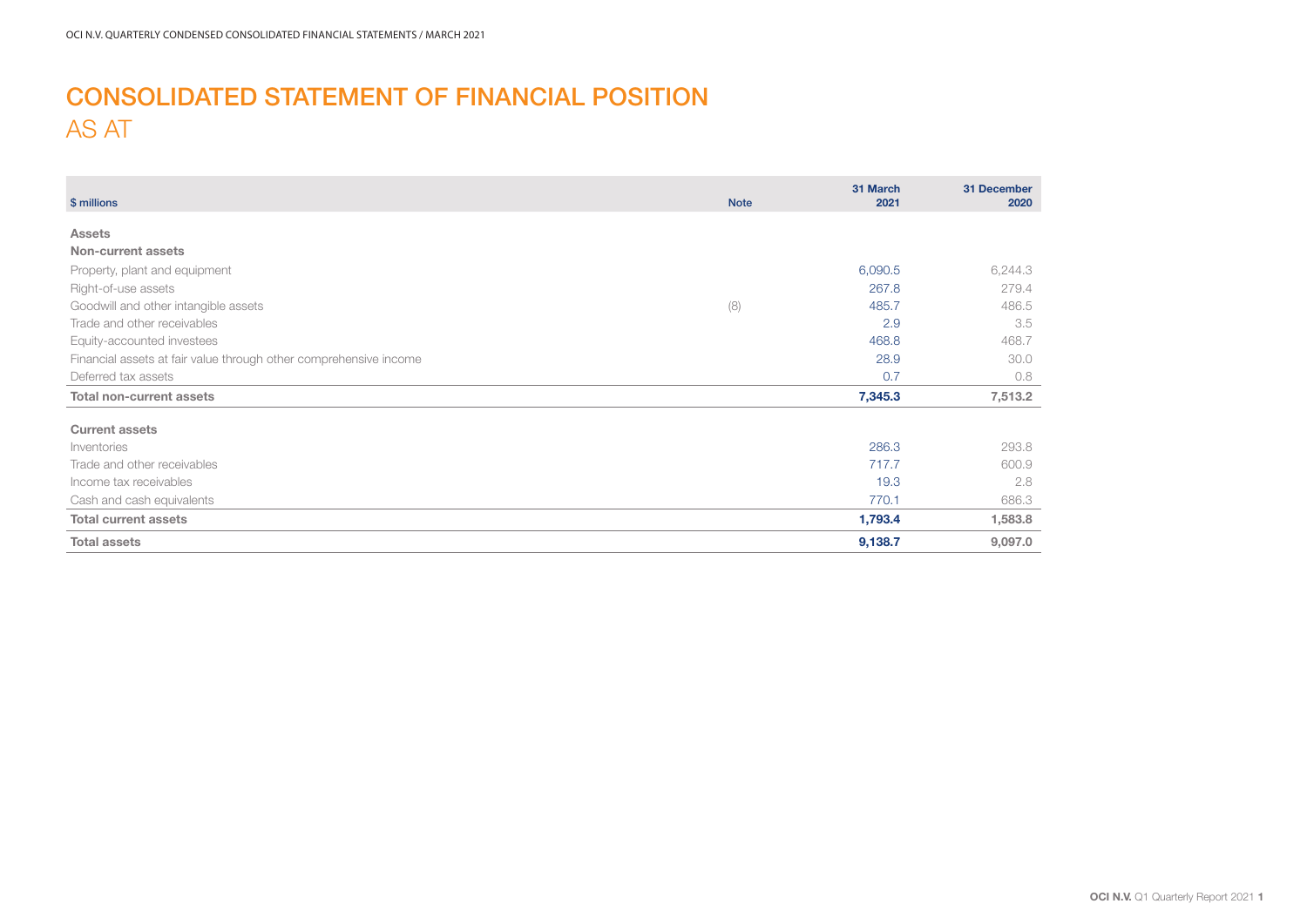### CONSOLIDATED STATEMENT OF FINANCIAL POSITION CONTINUED AS AT

| \$ millions                                  | <b>Note</b> | 31 March<br>2021 | 31 December<br>2020 |
|----------------------------------------------|-------------|------------------|---------------------|
| <b>Equity</b>                                |             |                  |                     |
| Share capital                                |             | 5.6              | 5.6                 |
| Share premium                                |             | 6,316.3          | 6,316.3             |
| Reserves                                     |             | (359.5)          | (338.4)             |
| Retained earnings                            |             | (4, 751.2)       | (4,851.8)           |
| Equity attributable to owners of the Company |             | 1,211.2          | 1,131.7             |
| Non-controlling interests                    |             | 1,609.1          | 1,540.1             |
| <b>Total equity</b>                          |             | 2,820.3          | 2,671.8             |
| Liabilities                                  |             |                  |                     |
| <b>Non-current liabilities</b>               |             |                  |                     |
| Loans and borrowings                         | (9, 14)     | 3,894.5          | 4,226.9             |
| Lease obligations                            |             | 239.9            | 248.6               |
| Trade and other payables                     |             | 25.3             | 25.7                |
| Provisions                                   |             | 2.9              | 3.0                 |
| Deferred tax liabilities                     |             | 524.3            | 515.5               |
| <b>Total non-current liabilities</b>         |             | 4,686.9          | 5,019.7             |
| <b>Current liabilities</b>                   |             |                  |                     |
| Loans and borrowings                         | (9, 14)     | 299.5            | 189.7               |
| Lease obligations                            |             | 43.9             | 43.6                |
| Trade and other payables                     |             | 1,117.0          | 1,003.6             |
| Provisions                                   |             | 158.7            | 158.3               |
| Income tax payables                          |             | 12.4             | 10.3                |
| <b>Total current liabilities</b>             |             | 1,631.5          | 1,405.5             |
| <b>Total liabilities</b>                     |             | 6,318.4          | 6,425.2             |
| <b>Total equity and liabilities</b>          |             | 9,138.7          | 9,097.0             |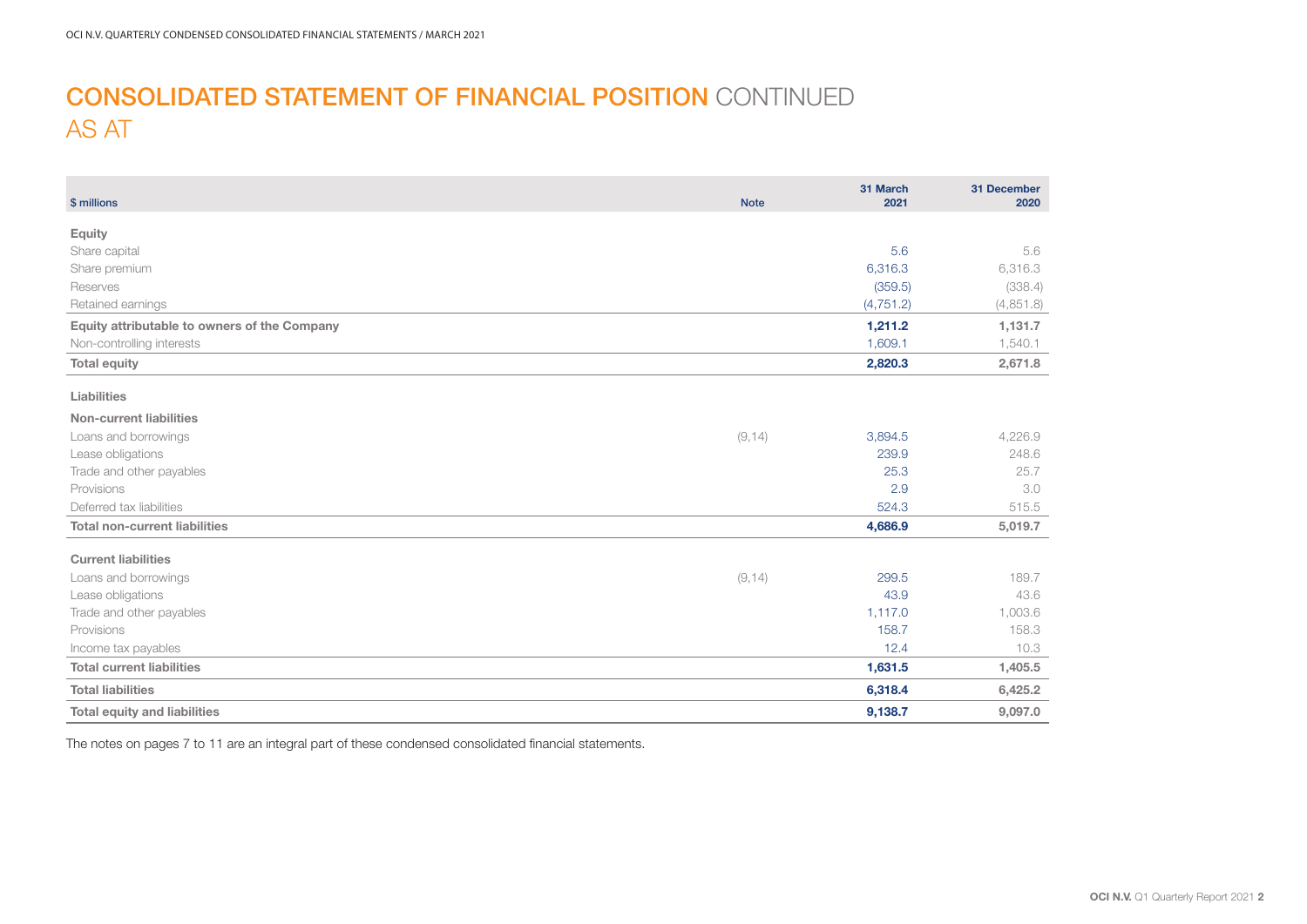### CONSOLIDATED STATEMENT OF PROFIT OR LOSS AND OTHER COMPREHENSIVE INCOME

| \$ millions                                                                                         | <b>Note</b> | <b>Three month</b><br>period ended<br>31 March 2021 | <b>Three month</b><br>period ended<br>31 March 2020 |
|-----------------------------------------------------------------------------------------------------|-------------|-----------------------------------------------------|-----------------------------------------------------|
| Revenue                                                                                             | (12)        | 1,119.6                                             | 811.1                                               |
| Cost of sales                                                                                       | (10)        | (779.2)                                             | (733.8)                                             |
| <b>Gross profit</b>                                                                                 |             | 340.4                                               | 77.3                                                |
| Other income                                                                                        |             | 0.9                                                 | 13.8                                                |
| Selling, general and administrative expenses                                                        | (10)        | (60.6)                                              | (57.1)                                              |
| Other expenses                                                                                      |             | (0.1)                                               | 0.0                                                 |
| <b>Operating profit</b>                                                                             |             | 280.6                                               | 34.0                                                |
| Finance income                                                                                      | (11)        | 8.1                                                 | 36.0                                                |
| Finance cost                                                                                        | (11)        | (74.8)                                              | (101.0)                                             |
| Net finance cost                                                                                    | (11)        | (66.7)                                              | (65.0)                                              |
| Income from equity-accounted investees (net of tax)                                                 |             | 0.7                                                 | (7.3)                                               |
| Profit / (loss) before income tax                                                                   |             | 214.6                                               | (38.3)                                              |
| Income tax                                                                                          |             | (30.1)                                              | 2.8                                                 |
| Net profit / (loss)                                                                                 |             | 184.5                                               | (35.5)                                              |
| Other comprehensive income:<br>Items that are or may be reclassified subsequently to profit or loss |             |                                                     |                                                     |
| Movement in hedge reserve                                                                           |             | (5.9)                                               | (0.2)                                               |
| Currency translation differences                                                                    |             | (20.2)                                              | 2.4                                                 |
| Currency translation differences from equity-accounted investees                                    |             | (0.6)                                               | (0.3)                                               |
| Items that will not be reclassified to profit or loss                                               |             |                                                     |                                                     |
| Changes in the fair value of financial assets at fair value through other comprehensive income      |             | (1.2)                                               | (2.4)                                               |
| Other comprehensive income, net of tax                                                              |             | (27.9)                                              | (0.5)                                               |
| <b>Total comprehensive income</b>                                                                   |             | 156.6                                               | (36.0)                                              |
| Profit / (loss) attributable to:                                                                    |             |                                                     |                                                     |
| Owners of the Company                                                                               |             | 98.6                                                | (81.4)                                              |
| Non-controlling interests                                                                           |             | 85.9                                                | 45.9                                                |
| Net profit / (loss)                                                                                 |             | 184.5                                               | (35.5)                                              |
| Total comprehensive income attributable to:                                                         |             |                                                     |                                                     |
| Owners of the Company                                                                               |             | 77.5                                                | (65.0)                                              |
| Non-controlling interests                                                                           |             | 79.1                                                | 29.0                                                |
| <b>Total comprehensive income</b>                                                                   |             | 156.6                                               | (36.0)                                              |
| Earnings / (loss) per share (in USD)                                                                |             |                                                     |                                                     |
| Basic earnings / (loss) per share                                                                   |             | 0.470                                               | (0.388)                                             |
| Diluted earnings / (loss) per share                                                                 |             | 0.468                                               | (0.388)                                             |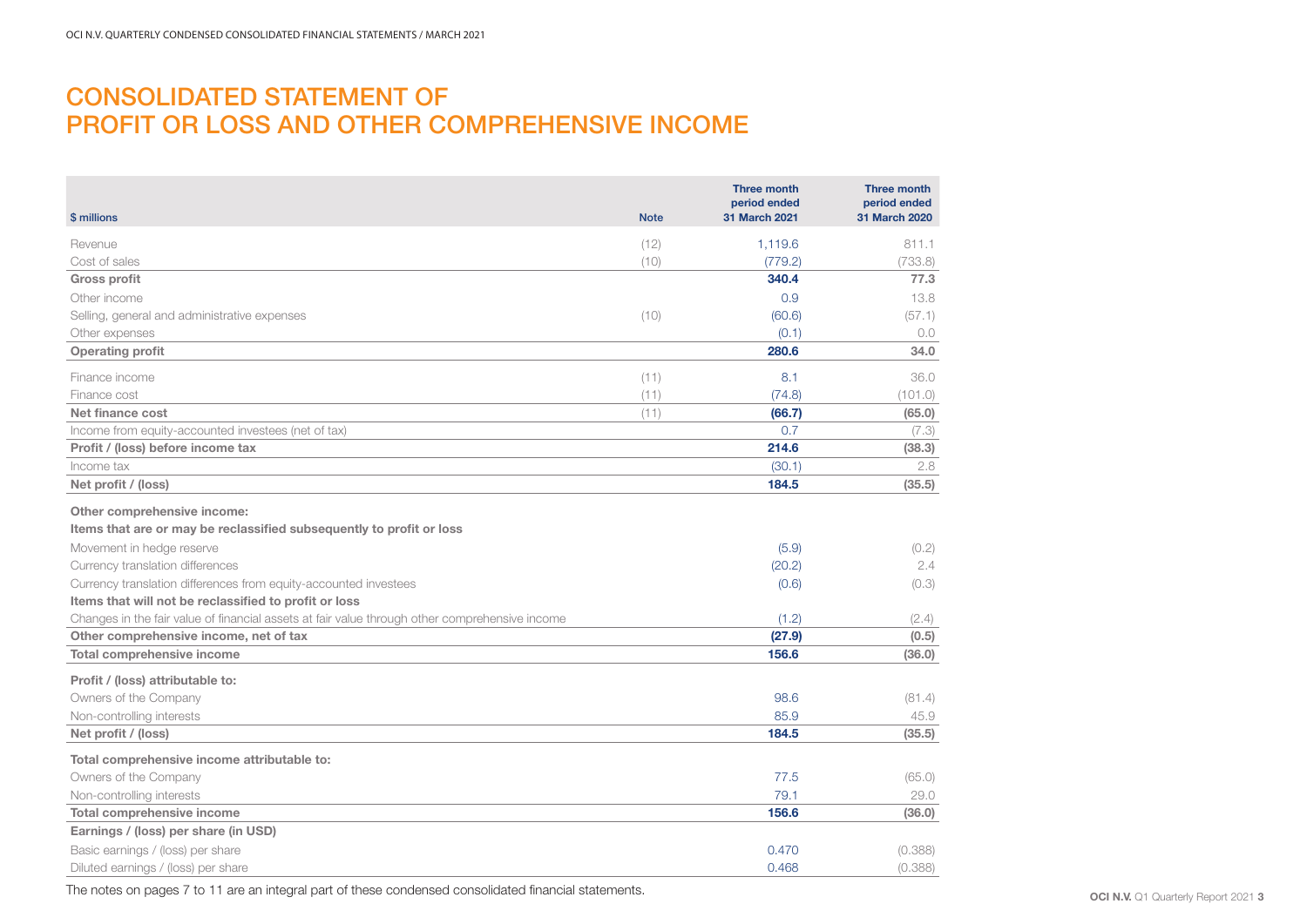### CONSOLIDATED STATEMENT OF CHANGES IN EQUITY

|                                                               |                                 |                          |                 | <b>Retained</b> | <b>Equity attributable</b><br>to owners of the | Non-controlling          | <b>Total</b>                    |
|---------------------------------------------------------------|---------------------------------|--------------------------|-----------------|-----------------|------------------------------------------------|--------------------------|---------------------------------|
| \$ millions                                                   | Share capital                   | Share premium            | <b>Reserves</b> | earnings        | Company                                        | interests                | equity                          |
| Balance at 1 January 2020                                     | 5.6                             | 6,316.3                  | (237.8)         | (4,726.6)       | 1,357.5                                        | 1,461.2                  | 2,818.7                         |
| Net profit / (loss)                                           | $\sim$                          | $\sim$                   |                 | (81.4)          | (81.4)                                         | 45.9                     | (35.5)                          |
| Other comprehensive income                                    | $\sim$                          | $\sim$                   | 16.4            |                 | 16.4                                           | (16.9)                   | (0.5)                           |
| Total comprehensive income                                    | $\sim$                          | $\overline{\phantom{a}}$ | 16.4            | (81.4)          | (65.0)                                         | 29.0                     | (36.0)                          |
| Impact difference in profit sharing non-controlling interests | $\sim$                          |                          |                 |                 | $\sim$                                         | 10.7                     | 10.7                            |
| Treasury shares sold / delivered                              | -                               | $\sim$                   | 1.8             | (1.8)           | $\sim$                                         | -                        | $\hspace{0.1mm}-\hspace{0.1mm}$ |
| <b>Business combination Fertiglobe</b>                        | $\sim$                          | $\sim$                   | -               | 48.3            | 48.3                                           | (59.5)                   | (11.2)                          |
| Share-based payments                                          | $\hspace{0.1mm}-\hspace{0.1mm}$ | $\sim$                   |                 |                 | 1.7                                            | $\overline{\phantom{a}}$ | 1.7                             |
| Balance at 31 March 2020                                      | 5.6                             | 6,316.3                  | (219.6)         | (4,759.8)       | 1,342.5                                        | 1,441.4                  | 2,783.9                         |

| Balance at 1 January 2021                                     | 5.6    | 6.316.3 | (338.4)                  | (4,851.8) | 1,131.7 | 1,540.1 | 2,671.8 |
|---------------------------------------------------------------|--------|---------|--------------------------|-----------|---------|---------|---------|
| Net profit / (loss)                                           | ٠      |         |                          | 98.6      | 98.6    | 85.9    | 184.5   |
| Other comprehensive income                                    | $\sim$ | $\sim$  | (21.1)                   | ۰         | (21.1)  | (6.8)   | (27.9)  |
| Total comprehensive income                                    | ۰      |         | (21.1)                   | 98.6      | 77.5    | 79.1    | 156.6   |
| Impact difference in profit sharing non-controlling interests | $\sim$ |         | . .                      |           |         | 13.0    | 13.0    |
| Dividend to non-controlling interests                         | $\sim$ |         | $\overline{\phantom{a}}$ | ۰         |         | (23.1)  | (23.1)  |
| Share-based payments                                          | $\sim$ |         | $\overline{\phantom{a}}$ | 2.0       | 2.0     |         | 2.0     |
| Balance at 31 March 2021                                      | 5.6    | 6,316.3 | (359.5)                  | (4,751.2) | 1,211.2 | 1,609.1 | 2,820.3 |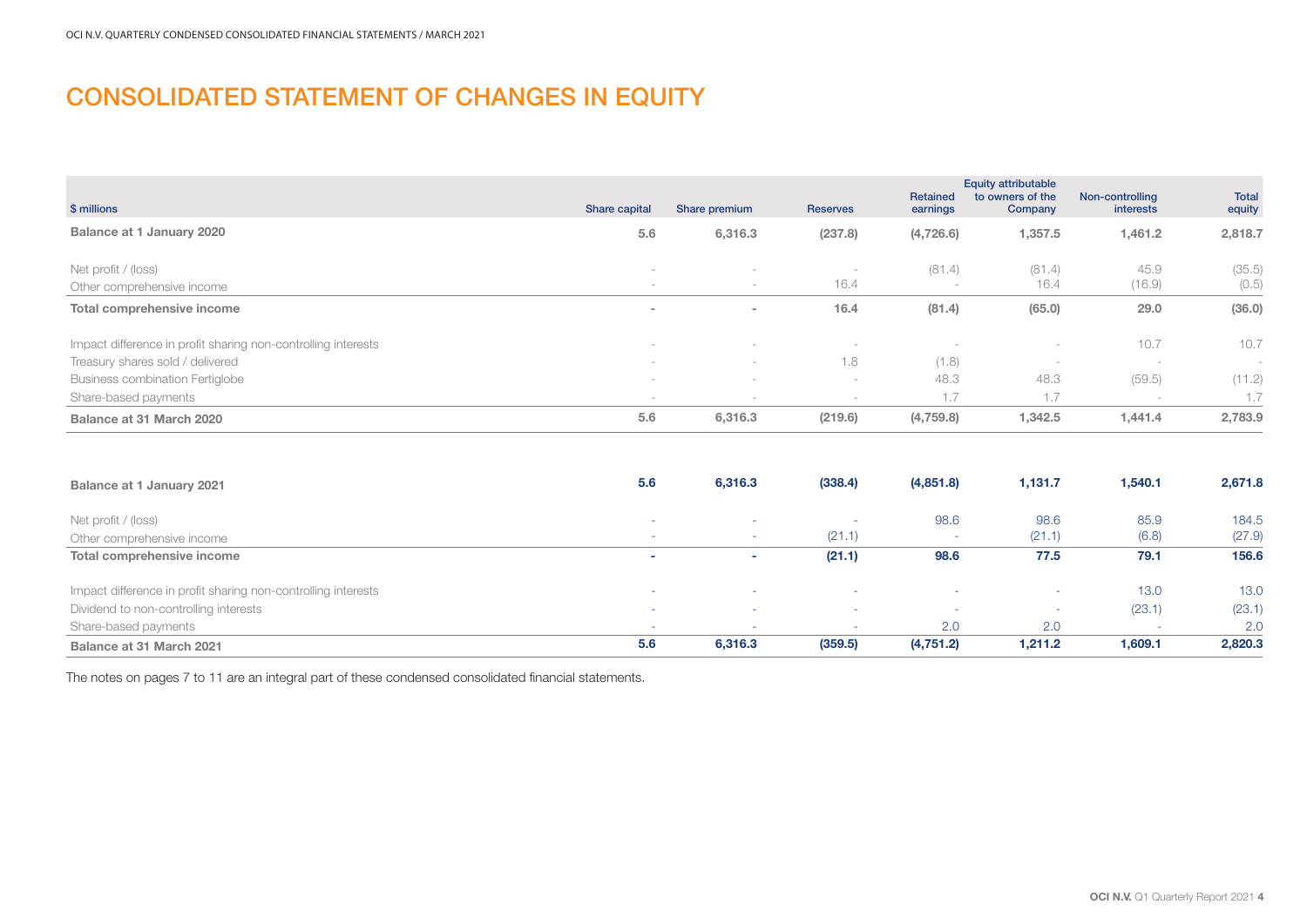### CONSOLIDATED STATEMENT OF CASH FLOWS

|                                                               |             | <b>Three month</b>            | <b>Three month</b>            |
|---------------------------------------------------------------|-------------|-------------------------------|-------------------------------|
| \$ millions                                                   | <b>Note</b> | period ended<br>31 March 2021 | period ended<br>31 March 2020 |
| Net profit / (loss)                                           |             | 184.5                         | (35.5)                        |
| <b>Adjustments for:</b>                                       |             |                               |                               |
| Depreciation and amortization                                 |             | 150.2                         | 142.1                         |
| Interest income                                               |             | (0.8)                         | (1.6)                         |
| Interest expense                                              |             | 66.0                          | 52.0                          |
| Net foreign exchange loss and others                          |             | 1.5                           | 14.6                          |
| Share in income of equity-accounted investees                 |             | (0.7)                         | 7.3                           |
| Fertiglobe business combination                               |             |                               | (13.3)                        |
| Equity-settled share-based payment transactions               |             | 2.0                           | 1.7                           |
| Impact difference in profit-sharing non-controlling interests |             | 13.0                          | 10.7                          |
| Income tax expense                                            |             | 30.1                          | (2.8)                         |
| Changes in:                                                   |             |                               |                               |
| Inventories                                                   |             | 2.7                           | (8.6)                         |
| Trade and other receivables                                   |             | (150.0)                       | (106.6)                       |
| Trade and other payables                                      |             | 126.6                         | (7.2)                         |
| Provisions                                                    |             | 0.7                           | (0.9)                         |
| Cash flows:                                                   |             |                               |                               |
| Interest paid                                                 |             | (19.0)                        | (40.8)                        |
| Lease interest paid                                           |             | (2.2)                         | (2.6)                         |
| Interest received                                             |             | 0.3                           | 1.2                           |
| Income taxes paid                                             |             | (32.5)                        | (5.3)                         |
| Cash flow from / (used in) operating activities               |             | 372.4                         | 4.4                           |
|                                                               |             |                               |                               |
| Investments in property, plant and equipment                  |             | (56.9)                        | (95.7)                        |
| Dividends from equity-accounted investees                     |             |                               |                               |
| Cash flow from / (used in) investing activities               |             | (56.9)                        | (95.7)                        |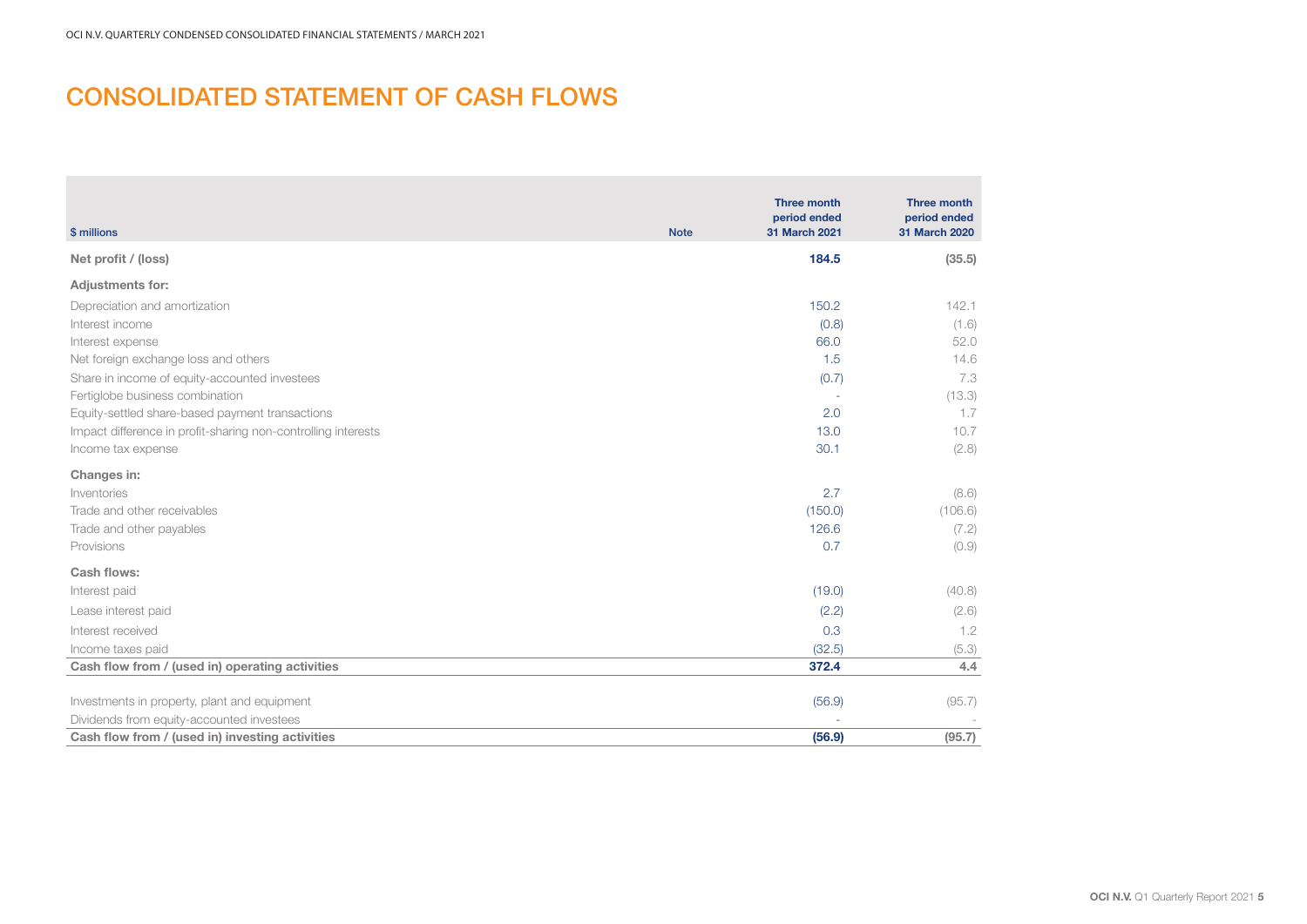### CONSOLIDATED STATEMENT OF CASH FLOWS CONTINUED

| \$ millions                                            | <b>Note</b> | <b>Three month</b><br>period ended<br>31 March 2021 | Three month<br>period ended<br>31 March 2020 |
|--------------------------------------------------------|-------------|-----------------------------------------------------|----------------------------------------------|
| Proceeds from borrowings                               |             | 367.4                                               | 464.3                                        |
| Repayment of borrowings                                |             | (540.4)                                             | (138.7)                                      |
| Payments of lease liabilities                          |             | (7.1)                                               | (6.3)                                        |
| Newly incurred transaction costs / call premium        |             | (5.9)                                               | (3.6)                                        |
| Settlement financing derivatives                       |             | (41.3)                                              | -                                            |
| Post closing adjustment Fertiglobe                     |             |                                                     | 166.8                                        |
| Cash flows from / (used in) financing activities       |             | (227.3)                                             | 482.5                                        |
|                                                        |             |                                                     |                                              |
| Net cash flow                                          |             | 88.2                                                | 391.2                                        |
|                                                        |             |                                                     |                                              |
| Net increase / (decrease) in cash and cash equivalents |             | 88.2                                                | 391.2                                        |
| Cash and cash equivalents at start of period           |             | 686.3                                               | 600.5                                        |
| Effect of exchange rate fluctuations on cash held      |             | (4.4)                                               | (17.2)                                       |
| Cash and cash equivalents at 31 March                  |             | 770.1                                               | 974.5                                        |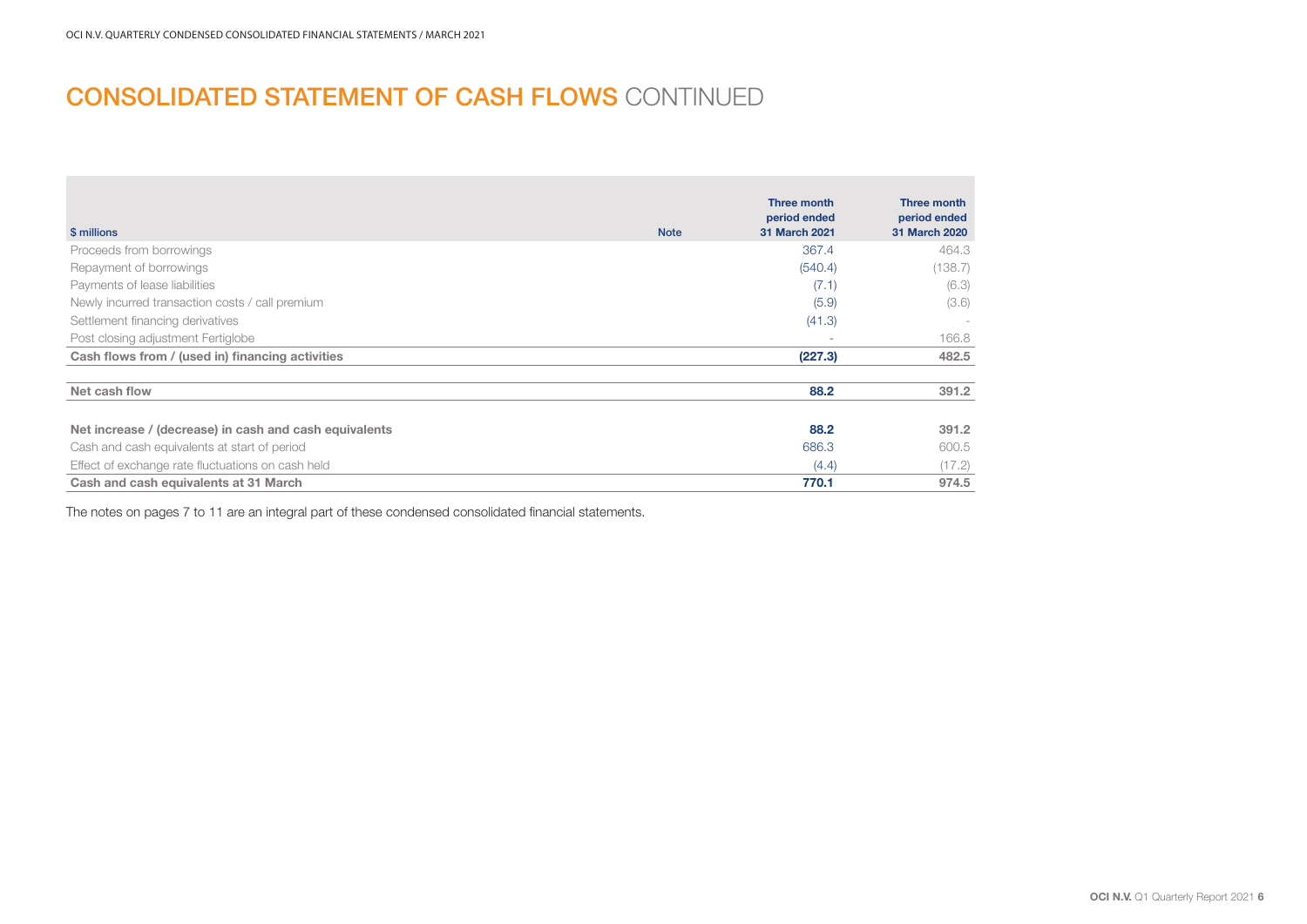### 1. General

OCI N.V. ('OCI' or 'Company') was established on 2 January 2013 as a public limited liability company incorporated under Dutch law, with its head office located at Honthorststraat 19, Amsterdam, the Netherlands. OCI is registered in the Dutch commercial register under no. 56821166 dated 2 January 2013. The quarterly condensed consolidated financial statements comprise the financial statements of the Company, its subsidiaries (together referred to as the 'Group') and the Group's interests in associates and joint ventures.

The Group is primarily involved in the production of natural gas-based products.

### 2. Basis of preparation

#### 2.1 General

The quarterly condensed consolidated financial statements for the period ended 31 March 2021 have been prepared according to the same accounting policies as our most recent annual financial statements and do not include all the information and disclosures required in the annual financial statements. Selected explanatory notes are included to explain events and transactions that are significant to an understanding of the changes in the Group's financial position and performance since the last annual consolidated financial statements as at and for the year ended 31 December 2020. The quarterly condensed consolidated financial statements should be read in conjunction with the consolidated financial statements for the year ended 31 December 2020 which have been prepared in accordance with IFRS, as adopted by the European Union.

The figures in this document have not been audited or reviewed by our external auditor.

### 2.2 COVID-19 impact

Since the outbreak of COVID-19, our business operations including our global supply chain and distribution channels have continued without interruption throughout the pandemic to-date, as our industries and our products have been designated as essential by the respective governments of each of our markets to ensure the uninterrupted supply of goods and other essential products. Where we noted decreasing selling prices for all our products over the course of the second quarter of 2020, the recovery of selling prices since July 2020 has resulted in global urea and ammonia prices which are 40% to 50% higher compared to Q4 2020 while the outlook for Methanol continues to improve, Methanol prices have increased significantly since Q4 2020 due to tight balance in the market as a result of a steady recovery in methanol demand and shutdown of high-cost methanol capacity. Our current outlook is that our financial and operating performance remains solid supported by healthy market fundamentals.

### 3. Summary of significant accounting policies

The accounting policies applied over the three month period ended 31 March 2021 are consistent with those applied in the consolidated financial statements for the year ended 31 December 2020, except for the implementation of net investment hedging with the effective date 1 January 2021. The Group has not early adopted any other standard, interpretation or amendment that has been issued but is not yet effective.

IFRS standards and interpretations thereof not yet in force which may apply to the future Group's consolidated financial statements are being assessed for their potential impact. Currently there are no standards and interpretations not yet effective that would have a significant impact on the Group.

### 3.1 Net investment hedging

When a derivative instrument or a non-derivative financial liability is designated as the hedging instrument in a hedge of a net investment in a foreign operation, the effective portion of changes in the fair value of a derivative or foreign exchange gains and losses for a non-derivative is recognised in other comprehensive income and presented in the translation reserve within equity. Any ineffective portion of the changes in the fair value of the derivative or foreign exchange gains and losses on the non-derivative is recognised immediately in profit or loss. The amount recognised in other comprehensive income is fully or partially reclassified to profit or loss as a reclassification adjustment on disposal or partial disposal of the foreign operation, respectively.

### 3.2 Cash flow hedge accounting

When a derivative is designated as a cash flow hedging instrument, the effective portion of changes in the fair value of the derivative is recognised in other comprehensive income and accumulated in the hedging reserve. The effective portion of changes in the fair value of the derivative that is recognised in other comprehensive income is limited to the cumulative change in fair value of the hedged item, determined on a present value basis, from inception of the hedge. Any ineffective portion of changes in the fair value of the derivative is recognised immediately in profit or loss.

### 4. Seasonality of operations

Our product portfolio is diversified primarily by industry and geography. The nitrogen fertilizer industry is inherently dependent on fundamental supply and demand drivers, including global population growth, crop yields, feedstock costs, and seasonality of crop planting and harvesting seasons. These and other long-term and short-term drivers result in cyclical nitrogen fertilizer pricing trends. Supply and demand dynamics in the industrial chemicals industries in which we operate, including industrial ammonia, methanol, and melamine, are more evenly distributed throughout the year, thereby contributing to stability in sales volumes. The global sales and diversified product mix - both as fertilizers and chemical products - mitigate the impact of any one product or region's seasonal fluctuations.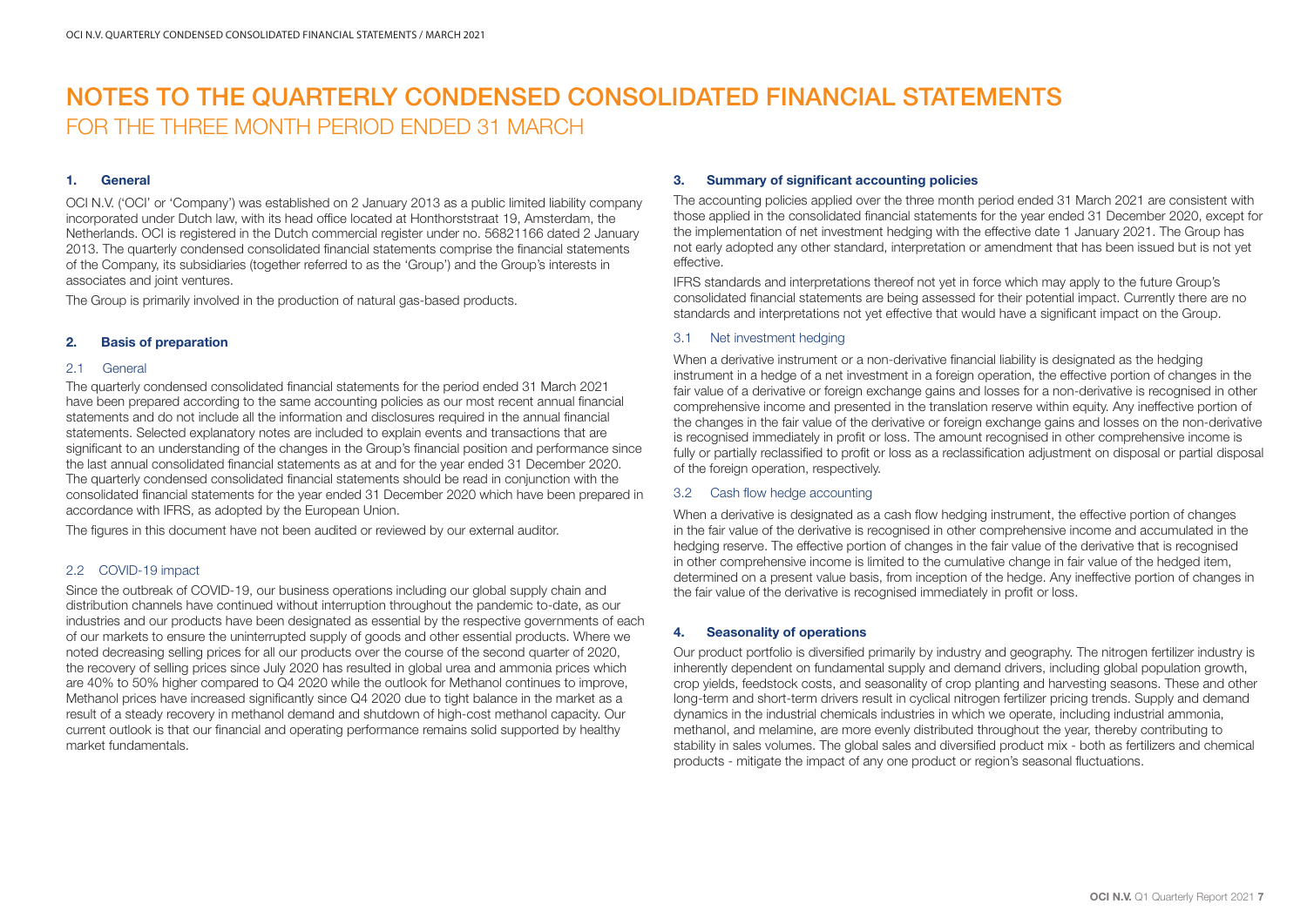#### 5. Critical accounting judgment, estimates and assumptions

The preparation of the financial statements in compliance with IFRS requires management to make judgements, estimates and assumptions that affect amounts reported in the condensed consolidated financial statements. The estimates and assumptions are based on experience and various other factors that are believed to be reasonable under the circumstances and are used to judge the carrying amounts of assets and liabilities that are not readily apparent from other sources. The estimates and underlying assumptions are reviewed on an ongoing basis. Revisions to accounting estimates are recognized in the period in which the estimate is revised or in the revision period and future periods, if the changed estimates affect both current and future periods.

Compared to the consolidated financial statements for the year ended 31 December 2020 there were no significant changes to the critical accounting judgements, estimates and assumptions that could result in significantly different amounts than those recognized in the financial statements. As a result of the outbreak of COVID-19 in 2020, all our critical accounting judgments, estimates and assumptions have been reviewed and updated when necessary following this situation.

With respect to financial instruments, there has not been any reclassification between categories of financial instruments compared to the consolidated financial statements for the year ended 31 December 2020. The objectives and policies of financial risk and capital management are consistent with those disclosed in the consolidated financial statements for the year ended 31 December 2020.

### 6. Significant rates

The following significant exchange rates applied during the period:

|                | Average during the<br>three month period<br>ended 31 March 2021 | Average during the<br>three month period<br>ended 31 March 2020 | Closing as at 31<br><b>March 2021</b> | Closing as at 31<br><b>March 2020</b> |
|----------------|-----------------------------------------------------------------|-----------------------------------------------------------------|---------------------------------------|---------------------------------------|
| Euro           | 1.2050                                                          | 1.1026                                                          | 1.1750                                | 1.0971                                |
| Egyptian pound | 0.0637                                                          | 0.0634                                                          | 0.0636                                | 0.0635                                |
| Algerian dinar | 0.0075                                                          | 0.0083                                                          | 0.0075                                | 0.0080                                |

### 7. Financial risk and capital management

### 7.1 Financial risk management

Categories of financial instruments:

| 31 March 2021<br>\$ million                                          | Loans and<br>receivables /<br>payables at<br>amortized cost           | <b>Derivatives</b><br>at fair value | Financial assets at fair<br>value through other<br>comprehensive income |
|----------------------------------------------------------------------|-----------------------------------------------------------------------|-------------------------------------|-------------------------------------------------------------------------|
| <b>Assets</b>                                                        |                                                                       |                                     |                                                                         |
| Trade and other receivables                                          | 683.0                                                                 | 37.6                                |                                                                         |
| Financial assets at fair value through                               |                                                                       |                                     |                                                                         |
| other comprehensive income                                           |                                                                       |                                     | 28.9                                                                    |
| Cash and cash equivalents                                            | 770.1                                                                 |                                     |                                                                         |
| Total                                                                | 1,453.1                                                               | 37.6                                | 28.9                                                                    |
| Liabilities                                                          |                                                                       |                                     |                                                                         |
| Loans and borrowings                                                 | 4,194.0                                                               |                                     |                                                                         |
| Trade and other payables                                             | 1,010.4                                                               | 131.9                               |                                                                         |
| Total                                                                | 5,204.4                                                               | 131.9                               |                                                                         |
| 31 December 2020<br>\$ millions                                      | <b>Loans and</b><br>receivables<br>/ payables<br>at amortized<br>cost | <b>Derivatives</b><br>at fair value | Financial assets at fair<br>value through other                         |
|                                                                      |                                                                       |                                     | comprehensive income                                                    |
| <b>Assets</b>                                                        |                                                                       |                                     |                                                                         |
| Trade and other receivables                                          | 585.1                                                                 | 19.3                                |                                                                         |
| Financial assets at fair value through<br>other comprehensive income |                                                                       |                                     | 30.0                                                                    |
| Cash and cash equivalents                                            | 686.3                                                                 |                                     |                                                                         |
| Total                                                                | 1,271.4                                                               | 19.3                                | 30.0                                                                    |
| Liabilities                                                          |                                                                       |                                     |                                                                         |
| Loans and borrowings                                                 | 4,416.6                                                               |                                     |                                                                         |

Total 5,338.2 107.7 -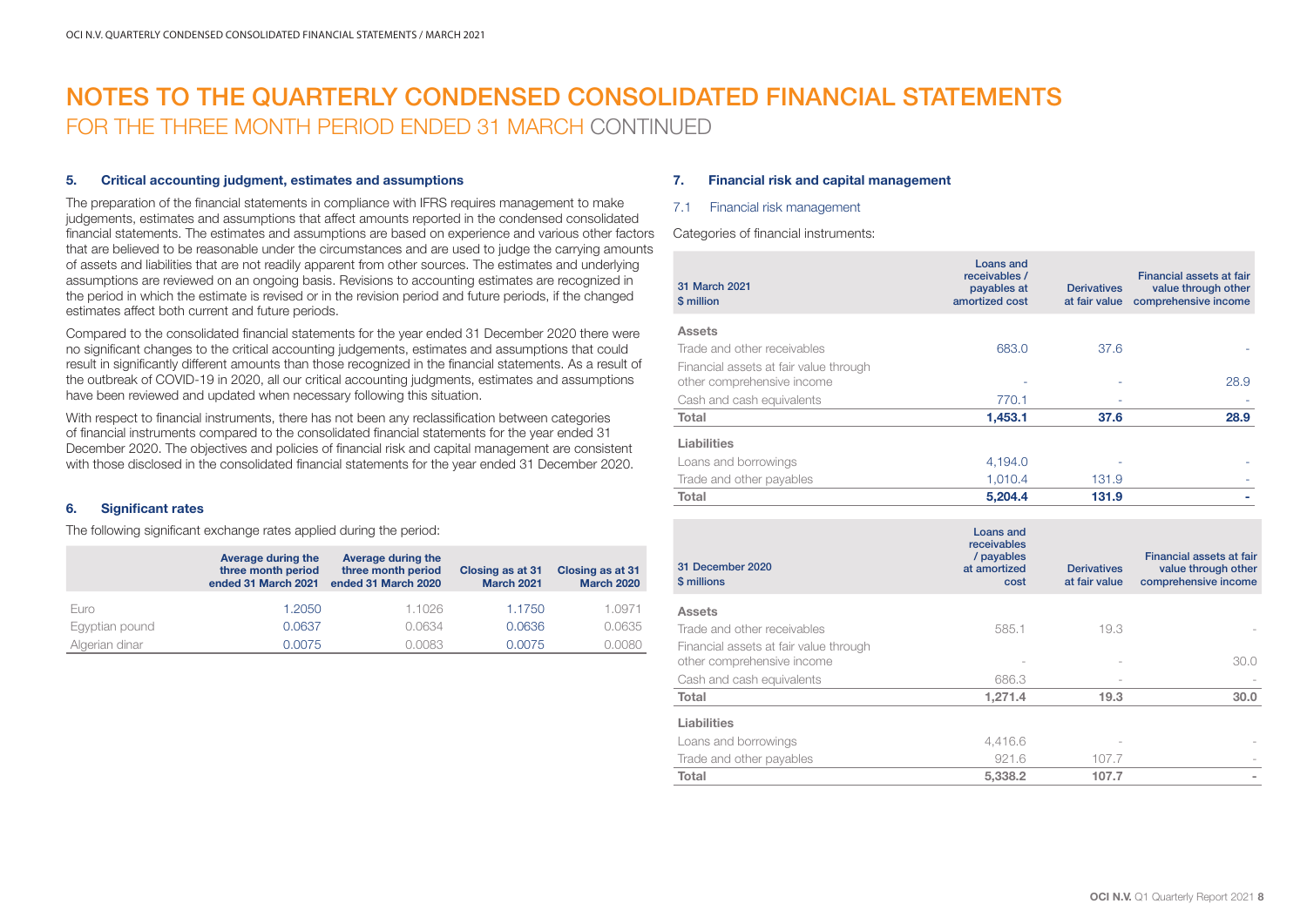### 7. Financial risk and capital management (continued)

The Group has several financial instruments carried at fair value. For derivative financial instruments, the fair value is calculated within hierarchy category level 2. Financial assets at fair value through other comprehensive income recognized as level 1 is USD 3.4 million (2020: USD 2.9 million), the investment in the Infrastructure and Growth Capital Fund of USD 6.9 million (2020: USD 6.3 million) was recognized as level 2 as the valuation is partially derived from listed shares. The investment in Notore Chemical of USD 18.6 million (2020: USD 20.8 million) is recognized as level 3.

Notore was listed on the Nigerian Stock Exchange in 2018, however due to the lack in trading volumes the investment is still valued within the hierarchy category level 3 based on published financial statements.

In 2021 and 2020, there were no transfers between the fair value hierarchy categories. The carrying amounts of financial assets and liabilities carried at amortized cost (loans and borrowings, trade and other receivables and trade and other payables) approximates their fair values.

For a general description of the risks related to financial instruments, reference is made to the 2020 Annual Report.

### 7.2 Capital management

The Board's policy is to maintain a strong capital base so as to maintain investor, creditor and market confidence and to sustain future development of the business. Capital consists of ordinary shares, retained earnings and non-controlling interests of the Group. The Board of Directors monitors the return on capital as well as the level of dividends to ordinary shareholders. The Group is required by external financial institutions to maintain certain capital requirements compared to its debt.

The Group's net debt to equity ratio at the reporting date was as follows:

| \$ millions                            | 31 March<br>2021 | 31 December<br>2020 |
|----------------------------------------|------------------|---------------------|
| Loans and borrowings                   | 4.194.0          | 4,416.6             |
| <b>Less:</b> cash and cash equivalents | 770.1            | 686.3               |
| Net debt                               | 3,423.9          | 3,730.3             |
| Total equity                           | 2,820.3          | 2,671.8             |
| Net debt to equity ratio               | 1.21             | 1.40                |

#### 8. Goodwill and other intangible assets

No impairment test was performed on goodwill in the period, as no impairment triggers were identified. The annual goodwill impairment test will be performed in the fourth quarter.

### 9. Loans and borrowings

| \$ millions                                                    | 31 March<br>2021 | 31 December<br>2020 |
|----------------------------------------------------------------|------------------|---------------------|
| At 1 January                                                   | 4,416.6          | 4,662.3             |
| Proceeds from loans                                            | 367.4            | 2.070.4             |
| Repayment and redemptions of loans and borrowings <sup>1</sup> | (540.4)          | (2,396.0)           |
| Newly incurred transaction costs                               |                  | (14.6)              |
| Amortization of transaction costs / (bond) premiums            | 7.4              | 34.1                |
| Effect of movement in exchange rates                           | (57.0)           | 60.4                |
| <b>Balance</b> at                                              | 4,194.0          | 4,416.6             |
| Non-current                                                    | 3,894.5          | 4,226.9             |
| Current                                                        | 299.5            | 189.7               |
| Total                                                          | 4,194.0          | 4.416.6             |

1 In February 2021 IFCo redeemed the outstanding principal amount of the 5.875% bond of USD 147.2 million.

The effect of movement in exchange rate mainly relates to EUR and DZD denominated loans, which are different from the Group's presentation currency.

As a result of the announced redemption of Senior Secured Notes an amount of USD 100 million is reclassified to current liabilities, reference is made to note 14.

There are no new or amended financing arrangements during the period ended 31 March 2021.

#### **Covenants**

Certain loan agreements include financial covenants. In the event the respective borrowing companies would not comply with the covenant requirements, its loans would become immediately due. The external borrowings include change in control clauses that enable the lenders to call the financing provided.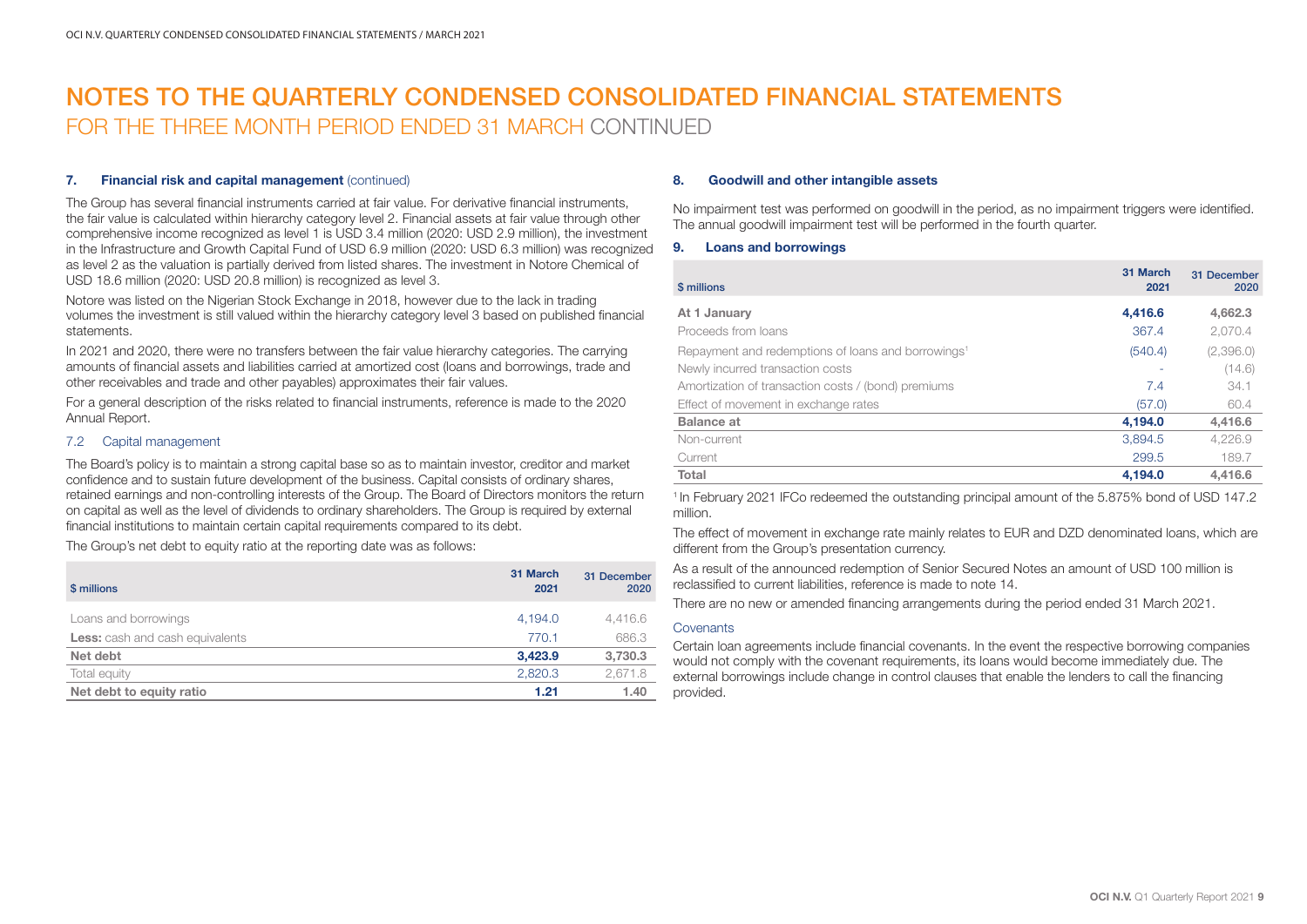### 10. Development of cost of sales and selling, general and administrative expenses

### Expenses by nature

| \$ millions                                      | 31 March<br>2021 | 31 March<br>2020 |
|--------------------------------------------------|------------------|------------------|
| Raw materials and consumables and finished goods | 533.0            | 505.1            |
| Maintenance and repair                           | 35.7             | 29.8             |
| Employee benefit expenses                        | 98.6             | 88.5             |
| Depreciation and amortization                    | 150.2            | 142.1            |
| Consultancy expenses                             | 7.4              | 8.3              |
| Other                                            | 14.9             | 17.1             |
| Total                                            | 839.8            | 790.9            |
| Cost of sales                                    | 779.2            | 733.8            |
| Selling, general and administrative expenses     | 60.6             | 57.1             |
| Total                                            | 839.8            | 790.9            |

The extreme cold weather and spike in gas prices in the US in February resulted in temporary downtime at IFCo. Due to this downtime IFCo sold back its forward purchased gas to its supplier, which resulted in a gain from the resale of gas of USD 61 million. This figure does not include and is partly offset by the lost margin due to the lower production volumes and additional expenses associated with the downtime. The gain on the resale of gas is recorded as part of raw materials and consumables and finished goods.

#### 11. Net finance cost

| \$ millions                                                                                       | 31 March<br>2021 | 31 March<br>2020 |
|---------------------------------------------------------------------------------------------------|------------------|------------------|
| Interest income on loans and receivables                                                          | 0.8              | 1.6              |
| Foreign exchange gain                                                                             | 7.3              | 34.4             |
| <b>Finance income</b>                                                                             | 8.1              | 36.0             |
| Interest expense and other financing costs on financial liabilities measured<br>at amortized cost | (66.0)           | (52.0)           |
| Foreign exchange loss                                                                             | (8.8)            | (49.0)           |
| Finance cost                                                                                      | (74.8)           | (101.0)          |
| Net finance cost recognized in profit or loss                                                     | (66.7)           | (65.0)           |

The decrease in both foreign exchange gains and losses is primarily driven by the application of net investment hedging and by designating intercompany loans to form part of a net investment in foreign operations. The effect of this accounting treatment is that foreign exchange gains and losses on designated (hedging) instruments are recognized in other comprehensive income, instead of profit or loss.

For the first quarter of 2021, a total of USD 41.7 million of foreign exchange gains were credited to other comprehensive income due to the designation of intercompany loans. The application of net investment hedging resulted in a loss of USD 99.4 million that was recognized in other comprehensive income.

### 12. Segment reporting

| 31 March 2021<br>\$ millions               | US <sup>1</sup> | Methanol Methanol Nitrogen Nitrogen<br><b>Europe</b> | <b>US</b>                | <b>Europe</b> | <b>Fertiglobe</b> |        | <b>Other Eliminations</b> | <b>Total</b> |
|--------------------------------------------|-----------------|------------------------------------------------------|--------------------------|---------------|-------------------|--------|---------------------------|--------------|
|                                            |                 |                                                      |                          |               |                   |        |                           |              |
| <b>Total revenues</b>                      | 146.2           | 142.4                                                | 103.9                    | 220.2         | 543.4             | 0.4    | (36.9)                    | 1,119.6      |
|                                            |                 |                                                      |                          |               |                   |        |                           |              |
| EBITDA <sup>2</sup>                        | 117.1           | 19.1                                                 | 79.7                     | 26.4          | 233.0             | (17.4) | (27.1)                    | 430.8        |
| Adjusted EBITDA <sup>2</sup>               | 109.5           | 19.1                                                 | 79.7                     | 26.4          | 233.0             | (17.4) | 1.4                       | 451.8        |
| Income from equity-<br>accounted investees |                 |                                                      |                          | 0.8           |                   |        | (0.1)                     | 0.7          |
| Depreciation and<br>amortization           | (39.1)          | (7.4)                                                | (35.7)                   | (24.6)        | (63.6)            | (1.3)  | 21.5                      | (150.2)      |
| Finance income                             |                 |                                                      | 0.1                      | 2.5           | 4.9               | 16.6   | (16.0)                    | 8.1          |
| Finance expense                            | (7.4)           | (0.7)                                                | (27.8)                   | (3.1)         | (19.0)            | (39.8) | 23.0                      | (74.8)       |
| Income tax<br>(expense) / income           | (0.3)           | 0.1                                                  | (0.5)                    | (0.3)         | (27.1)            | (2.0)  | ÷                         | (30.1)       |
| Net profit / (loss)                        | 70.3            | 11.1                                                 | 15.8                     | 1.7           | 128.2             | (43.9) | 1.3                       | 184.5        |
|                                            |                 |                                                      |                          |               |                   |        |                           |              |
| Equity-accounted<br>investees              |                 |                                                      | $\overline{\phantom{a}}$ | 15.8          |                   | 0.2    | 452.8                     | 468.8        |
| Capital expenditures<br>PP&E               | 4.9             | 2.3                                                  | 4.7                      | 7.2           | 6.8               | 0.2    | (3.2)                     | 22.9         |
| <b>Total assets</b>                        | 1,567.2         | 419.1                                                | 2,214.7                  | 715.4         | 4,678.3           | 140.7  | (596.7)                   | 9,138.7      |

### 1 Including ammonia at OCIB

2 OCI N.V. uses Alternative Performance Measures ('APM') to provide a better understanding of the underlying developments of the performance of the business. The APMs are not defined in IFRS and should be used as supplementary information in conjunction with the most directly comparable IFRS measures. The definition of the APM and a detailed reconciliation between the APM and the most directly comparable IFRS measure can be found on pages 12 - 13 of the report.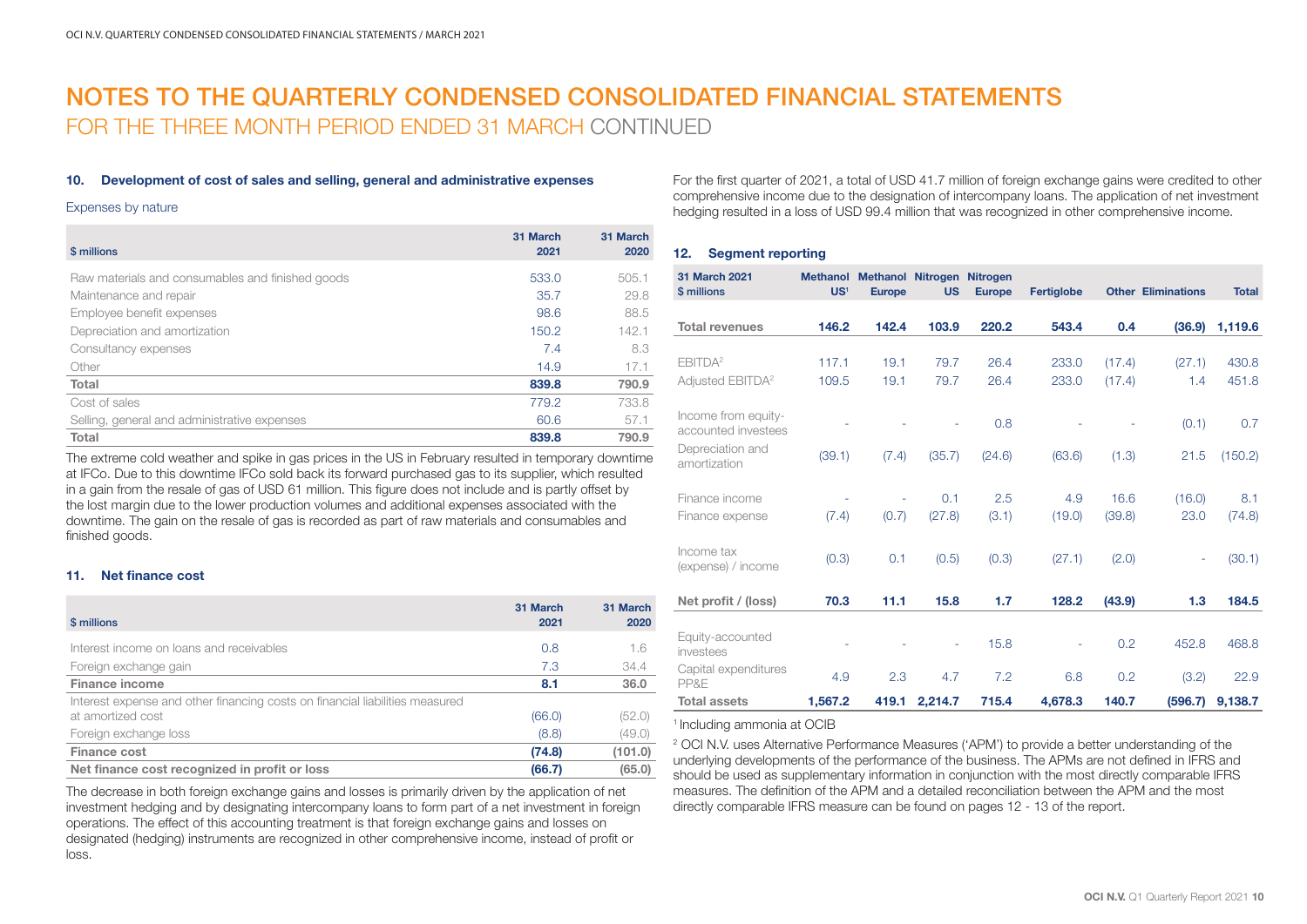### 12. Seament reporting (continued)

| 31 March 2020<br>\$ millions                                   | <b>Methanol</b><br>US <sup>1</sup> | <b>Europe</b>                     | Methanol Nitrogen Nitrogen<br><b>US</b> | <b>Europe</b> | Fertiglobe      |                 | <b>Other Eliminations</b> | <b>Total</b>    |
|----------------------------------------------------------------|------------------------------------|-----------------------------------|-----------------------------------------|---------------|-----------------|-----------------|---------------------------|-----------------|
| <b>Total revenues</b>                                          | 130.0                              | 81.8                              | 118.7                                   | 162.4         | 363.3           | 0.2             | (45.3)                    | 811.1           |
| EBITDA <sup>2</sup><br>Adjusted EBITDA <sup>2</sup>            | 22.2<br>27.4                       | 1.9<br>1.9                        | 41.1<br>41.1                            | 25.3<br>25.3  | 110.1<br>113.6  | (4.1)<br>(14.9) | (20.4)<br>(1.4)           | 176.1<br>193.0  |
| Income from equity-<br>accounted investees<br>Depreciation and |                                    |                                   |                                         | 0.9           |                 |                 | (8.2)                     | (7.3)           |
| amortization<br>Finance income                                 | (32.1)<br>0.2                      | (5.5)<br>$\overline{\phantom{a}}$ | (35.4)<br>0.2                           | (19.9)<br>1.8 | (66.8)<br>11.8  | (1.1)<br>51.6   | 18.7<br>(29.6)            | (142.1)<br>36.0 |
| Finance expense                                                | (9.0)                              | (0.8)                             | (31.9)                                  | (2.3)         | (10.2)          | (84.9)          | 38.1                      | (101.0)         |
| Income tax income /<br>(expense)                               | (0.7)                              | (0.3)                             | $\overline{\phantom{a}}$                | (1.9)         | (6.0)           | 11.7            |                           | 2.8             |
| Net (loss) / profit                                            | (19.5)                             | (4.7)                             | (26.0)                                  | 4.0           | 38.8            | (26.7)          | (1.4)                     | (35.5)          |
| Equity-accounted<br>investees<br>Capital expenditures          |                                    |                                   | $\overline{a}$                          | 15.0          |                 | 0.6             | 483.7                     | 499.3           |
| PP&E<br><b>Total assets</b>                                    | 40.0<br>1.659.1                    | 15.9<br>377.6                     | 1.2<br>2,333.5                          | 19.9<br>684.6 | 12.1<br>4.726.3 | 0.1<br>471.7    | (1.8)<br>(622.2)          | 87.4<br>9,630.6 |

### <sup>1</sup> Including ammonia at OCIB

2 OCI N.V. uses Alternative Performance Measures ('APM') to provide a better understanding of the underlying developments of the performance of the business. The APMs are not defined in IFRS and should be used as supplementary information in conjunction with the most directly comparable IFRS measures. The definition of the APM and a detailed reconciliation between the APM and the most directly comparable IFRS measure can be found on pages 12 - 13 of the report.

### 13. Contingencies

There have been no significant changes in contingencies compared to the situation as described in the consolidated financial statements for the year ended 31 December 2020.

### 14. Subsequent events

### OCI N.V. partial redemption of Senior Secured Notes

OCI N.V. announced on 29 March 2021 that it has exercised the option to redeem 10% of its 5.25% Senior Secured Notes due 2024 and 10% of its 4.625% Senior Secured Notes due 2025, or a total redemption of USD 60 million and USD 40 million of the aggregate principal amounts of the respective Notes outstanding, each at a redemption price of 103% of the principal amount thereof. The redemption date is April 8, 2021.

### EBIC free zone

On 24 April 2021, the Supreme Administrative Court rejected the appeal that was launched by the General Authority for Investment and Free Zones against the EBIC free zone status. As a result, the free zone status of EBIC is now confirmed and cannot be further appealed. In anticipation of this final appeal, no tax filings have been done by EBIC since 2011, therefore this court ruling is confirming its position.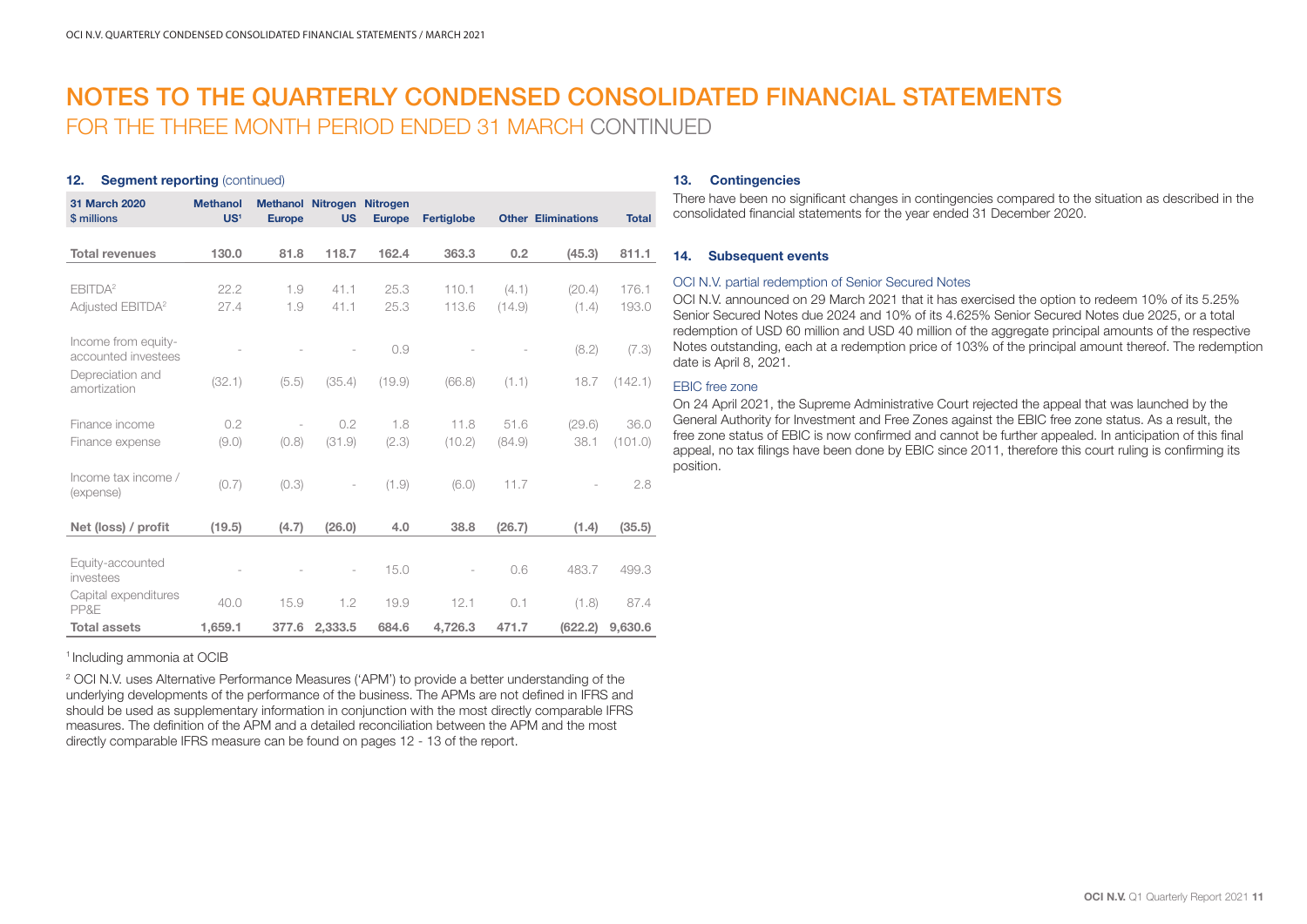## ALTERNATIVE PERFORMANCE MEASURES (APMs)

OCI presents certain financial measures when discussing OCI's performance, that are not measures of financial performance under IFRS. These non-IFRS measures of financial performance (also known as non-GAAP or alternative performance measures) are presented because management considers them important supplemental measures of OCI's performance and believes that similar measures are widely used in the industry in which OCI operates. OCI believes that an understanding of its financial performance is enhanced by reporting the following APMs:

- EBITDA
- Adjusted EBITDA
- Adjusted net income
- Free cash flow

EBITDA, adjusted EBITDA, adjusted net income and free cash flow are supplemental measures of financial performance that are not required by, or presented in accordance with, IFRS. Therefore, EBITDA, adjusted EBITDA, adjusted net income and free cash flow should be viewed as supplemental but not as a substitute for measures presented in the Consolidated Statement of Profit or Loss and Other Comprehensive Income, which are determined in accordance with IFRS.

External stakeholders should not consider EBITDA, adjusted EBITDA, adjusted net income and free cash flow (a) as an alternative to operating profit or profit/(loss) before taxation (as determined in accordance with IFRS) as a measure of our operating performance, and (b) as an alternative to any other measure of performance under IFRS. Because not all companies define adjusted EBITDA, EBITDA, adjusted net income and free cash flow in the same way, these measures may not be comparable to similarly titled measures used by other companies.

Definitions and explanations of the use of the APMs are described below. Reconciliations of the APMs to the most directly reconcilable line item are presented on the following pages.

### EBITDA

EBITDA is defined as the total net profit before interest, income tax expenses, depreciation and amortization, foreign exchange gains and losses and income from equity accounted investees.

### Adjusted EBITDA

Adjusted EBITDA is defined as EBITDA, adjusted for additional items and costs that management considers not reflective of our core operations.

#### Adjusted net income

Adjusted net income is the total net profit, adjusted for additional items and costs that management considers not reflective of our core operations.

#### Free cash flow

Free cash flow (FCF) reflects an additional way of viewing our liquidity that we believe is useful to our investors and is defined as cash flow reflecting the EBITDA for the year, change in working capital, maintenance capital expenditure, taxes paid, cash interest paid, lease payments, dividends from equity accounted investees, dividends paid to non-controlling interests and adjustment for other non-cash items.

### Reconciliation of operating profit to adjusted EBITDA

| \$ million                  | Q1 2021 | Q1 2020 |
|-----------------------------|---------|---------|
| Operating profit            | 280.6   | 34.0    |
| Depreciation & Amortization | 150.2   | 142.1   |
| <b>EBITDA</b>               | 430.8   | 176.1   |
| APM adjustments             | 21.0    | 16.9    |
| <b>Adjusted EBITDA</b>      | 451.8   | 193.0   |

#### APM adjustments at EBITDA level

| \$ million                                   | Q1 2021 | Q1 2020 |
|----------------------------------------------|---------|---------|
| Natgasoline                                  | 24.3    | 21.4    |
| Unrealized result natural gas hedging        | (3.3)   | 3.4     |
| Gain on purchase related to Fertiglobe       |         | (13.3)  |
| Transaction costs                            |         | 1.9     |
| Other including provisions                   |         | 3.5     |
| <b>Total APM adjustments at EBITDA level</b> | 21.0    | 16.9    |